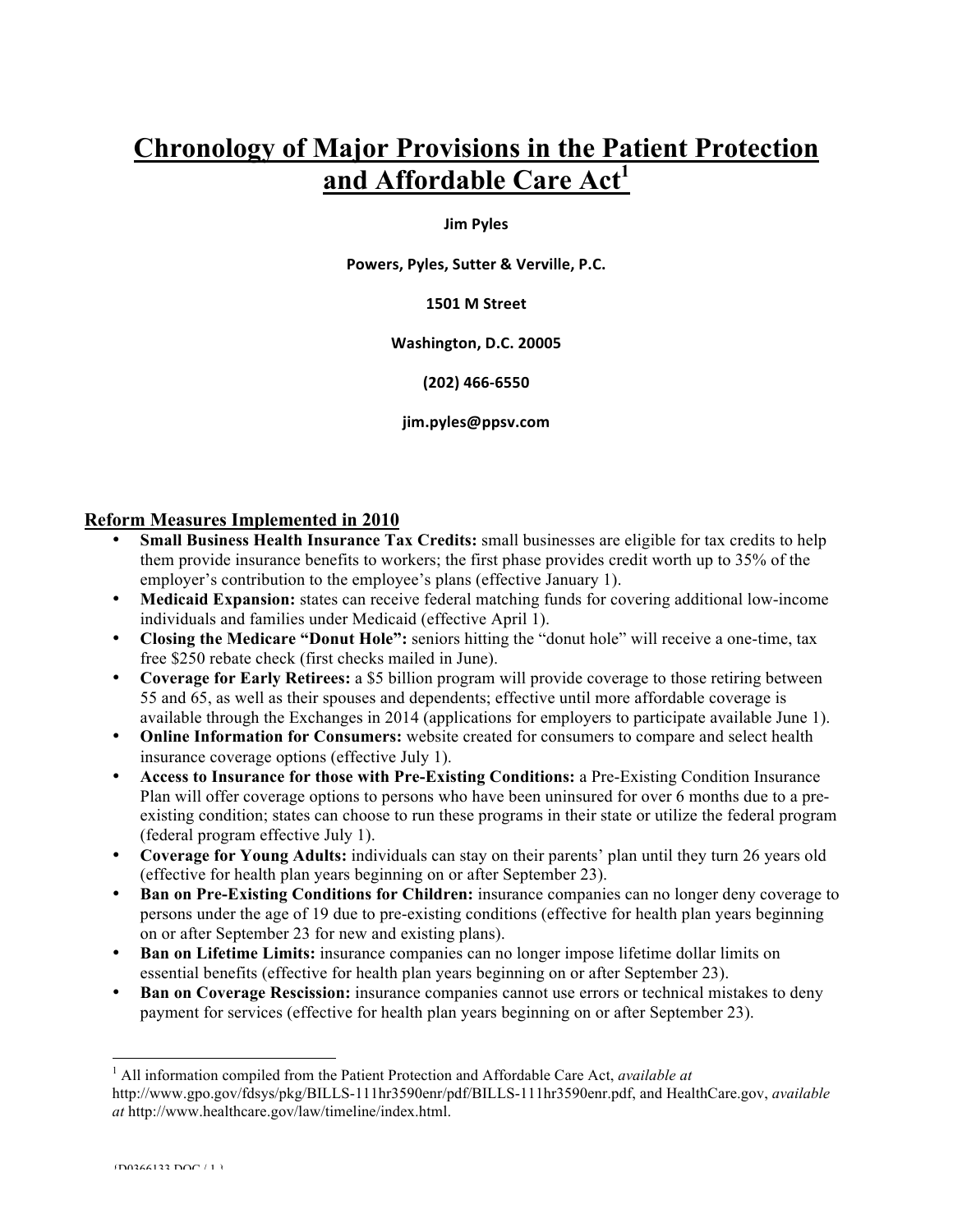- **Regulation of Annual Limits:** the use of annual dollar limits for the amount of insurance coverage a patient may receive will be restricted for new plans in the individual market and all group plans; in 2014, annual dollar limits on essential benefits will be banned (effective for health plan years beginning on or after September 23).
- **Appealing Insurance Company Decisions:** the law creates a mechanism for consumers' appeals coverage determinations or claims to their insurer and an external review process (effective for health plan years beginning on or after September 23).
- **Free Preventative Care:** all plans must cover certain preventative services with no out-of-pocket expenses (effective for health plan years beginning on or after September 23).
- **Establishing Consumer Assistance Programs in the States:** states may apply for federal grants to set up or expand independent offices to help navigate consumers through the private health insurance system (grants awarded beginning in October).
- **Prevention and Public Health Fund:** this new \$15 billion fund will invest in proven prevention and public health programs that keep Americans healthy, including smoking cessation and combating obesity (funding begins in 2010).
- **Health Care Fraud:** the law invests additional resources and requires new screening procedures for health care providers to reduce fraud and waste in Medicare, Medicaid and CHIP (first provisions effective in 2010).
- **Primary Care Clinicians:** the law creates incentives to augment the number of primary care physicians, nurses, and physician assistants; these include funding for scholarships and loan repayments for clinicians working in underserved locations (funding distribution effective 2010).
- **Accountability for Unreasonable Rate Increases:** states utilizing measures to requires insurance companies to justify their premium increase are eligible for \$250 million in new grants; those companies with excessive/unjustified rate increases may not be able to participate in the new health Exchanges in 2014 (grants awarded beginning in 2010).
- **Payments for Rural Clinicians:** the law increases payment to rural clinicians (effective 2010).
- **Community Health Centers:** new funding is available to support the construction of, and expanded services at, community health centers (effective in 2010).

# **Reform Measures Implemented in 2011**

- **Prescription Drug Discounts:** seniors reaching the coverage gap receive a 50% discount when buying Medicare Part D coverage brand-name prescription drugs; seniors will receive additional savings on brand-name and generic drugs until the gap is closed in 2020 ( effective January 1).
- **Free Preventive Care for Seniors:** the law provides certain free preventive services (e.g. annual wellness visits, personalized prevention plans) for seniors on Medicare (effective January 1).
- **Center for Medicare and Medicaid Innovation:** this Center will test new ways of delivering care to patients to improve the quality and efficiency of care (effective by January 1).
- **Community Care Transitions Program:** helps high-risk Medicare beneficiaries who are hospitalized avoid unnecessary readmissions by coordinating care and connecting patients to services in their communities (effective January 1).
- **Decreasing Health Care Premiums:** at least 85% of all premium dollars collected by insurance companies for large employer plans and 80% of premium dollars for individual or small employer plans must be spent on health care services and quality improvement (effective January 1).
- **Medicare Advantage:** the law gradually eliminates the discrepancy between payments for traditional Medicare and Medicare Advantage (effective January 1).

# **Reform Measures Becoming Effective in Late 2011**

- **Payment Advisory Board:** will develop and submit proposals to Congress and the President aimed at extending the Medicare Trust Fund (administrative funding available October 1).
- **Community First Choice Option:** States can offer home and community-based services to disabled individuals through Medicaid rather than institutional care in nursing homes (effective October 1).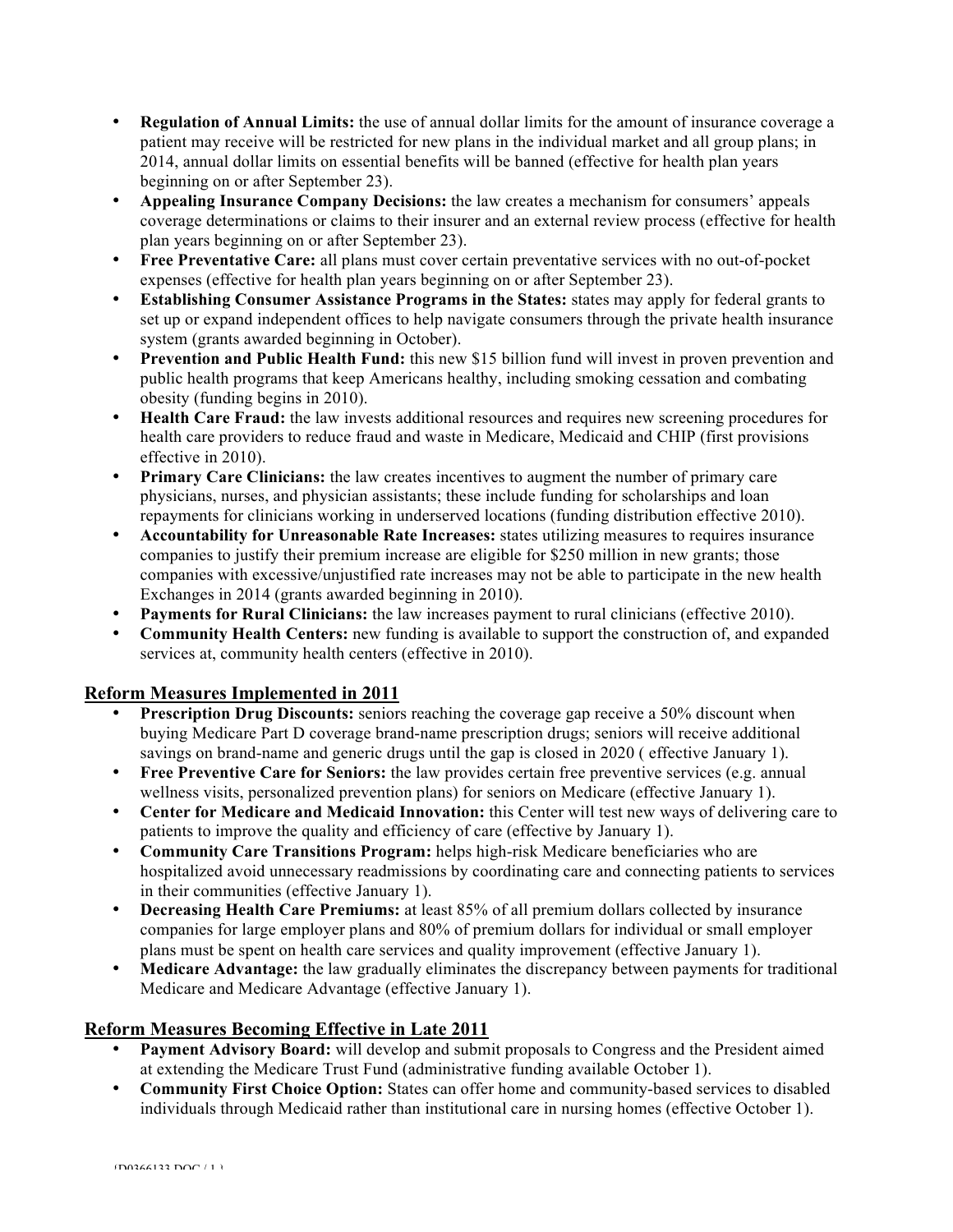## **Reform Measures Effective in 2012**

- **Accountable Care Organizations:** incentivizes physicians to form ACOs (effective January 1).<br>• **Fighting Health Disnarities:** the law requires any ongoing or new Federal health program to col
- **Fighting Health Disparities:** the law requires any ongoing or new Federal health program to collect and report racial, ethnic and language data (effective March).
- **Value-Based Purchasing Program:** this Medicare program offers financial incentives to hospitals to improve the quality of care, requiring hospitals to publicly report performance (effective for payments for discharges occurring on or after October 1).
- **Reducing Administrative Costs:** the law gradually institutes changes to standardize billing and requires health plans to begin implementing rules for secure, confidential, electronic exchange of health information (first regulation effective October 1).
- **CLASS Program:** the law creates a voluntary long-term care insurance program to provide cash benefits to adults who become disabled (Secretary shall designate benefit plan before October 1).

# **Reform Measures Effective in 2013**

- **Preventative Health Coverage:** the law provides new state Medicaid programs that choose to cover preventative services for patients at little or no cost (effective January 1).
- **Bundle Payments Program:** a national pilot program for health care providers to work together to improve the coordination and quality of patient care (effective no later than January 1).
- **Increased Medicaid Payments for Primary Care Doctors:** requires states to pay primary care physicians no less than 100% of Medicare payment rates in 2013 and 2014 for primary care services (effective January 1).
- **CHIP:** states will receive two more years of funding to continue coverage for children not eligible for Medicaid (effective October 1).

## **Reform Measures Effective in 2014**

- **Ban on Discrimination Due to Pre-Existing Conditions or Gender:** insurance companies are prohibited from refusing to sell coverage or renew policies due to an individual's pre-existing condition; in the individual and small group market, insurance companies are banned from charging higher rates due to gender or health status (effective January 1).
- **Eliminating Annual Limits:** new plans and existing group plans are prohibited from imposing annual dollar limits on the amount of coverage an individual may receive (effective January 1).
- **Coverage for Clinical Trial Participants:** insurers are banned from dropping or limiting coverage because an individual chooses to participate in a clinical trial on cancer or other life-threatening diseases (effective January 1).
- **Tax Credits to Purchase Health Insurance:** tax credits will be available for people with incomes between 100% and 400% of the poverty line who are not eligible for other affordable coverage; these individuals may also qualify for reduced cost-sharing (effective January 1).
- **Health Insurance Exchanges:** new Exchanges will serve as a marketplace for individuals and small business to buy health insurance (effective January 1).
- **Increasing the Small Business Tax Credit:** the second phase of the small business tax credit will increase the tax credits given to small businesses to up to 50% of the employer's contribution for employee health insurance (effective January 1).
- **Expanding Medicaid:** Americans with incomes below 133% of the poverty level will be eligible to enroll in Medicaid; States will receive 100% federal funding for the first 3 years to support the expanded coverage, later phasing to 90% federal funding (effective January 1).
- **Individual Mandate:** most individuals will be required to obtain health insurance coverage; those persons not exempt who do not obtain coverage will pay a penalty (effective January 1).

# **Reform Measures Effective in 2015**